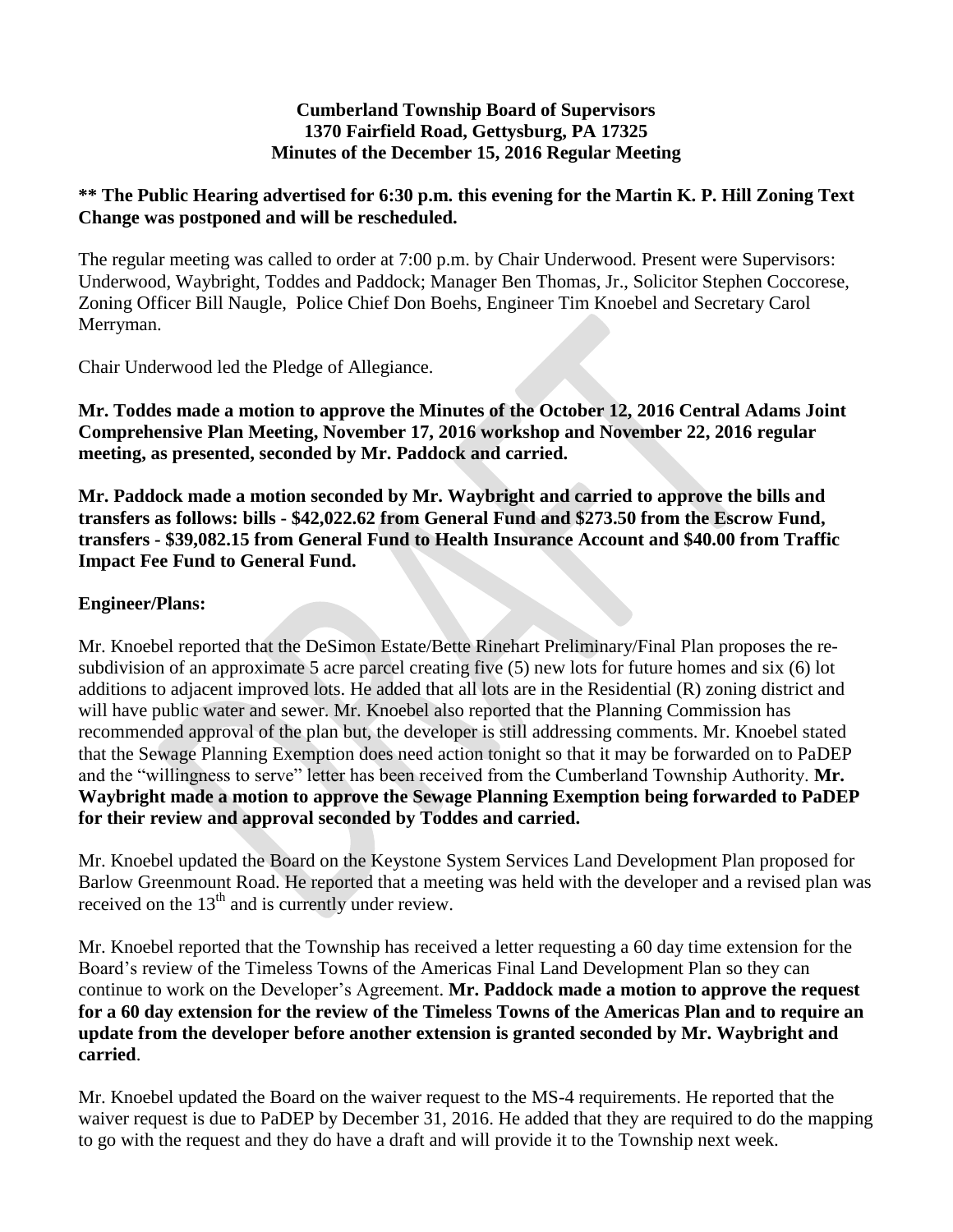### **Public comment:**

Chair Underwood asked that any resident who wishes to speak to the taxes wait until that item comes up later on the agenda. (Approval of the 2017 Budgets and Tax Resolution)

Mr. Bob Signor, 525 Herr's Ridge Road, informed the Board that he had attended some meetings at Straban Township and they allowed residents to ask questions and the Board answered them and he asked why the Cumberland Supervisors do not answer questions or have dialog with the residents. Mr. Signor also commented on the Herr's Ridge Road paving project that was done this summer.

Mr. Doug Gross, 938 Barlow Greenmount Road, stated that he started looking at the revised Keystone System Services Plan that he got today and he is still seeing inconsistencies, contradictions and things that have not been addressed so he will hold his comments at this time and be prepared for the next meeting.

Mr. Speros Marinos, 912 Baltimore Pike, thanked the Board for trying to establish a waiver for MS-4. He added that he feels that funding for the police and road departments needs to continue, reported two safety concerns on Baltimore Pike and asked that the zoning be updated.

Mr. Al Ferranto, 501 Knight Road, also commented on the Herr's Ridge Road paving project.

# **Police Report:**

Police Chief Don Boehs presented a written and oral report of police activities for the month of November including: 453 complaints - Psych/suicide-4, Disturbances-3, Assault/Harassment-2, Domestics-13, Criminal Mischief-1, Suspicious Activity-11, Thefts-1, Alarms-9, Medical Emergency-12, 911 Hang Up-2, Sexual assault-2, Burglary-1, Fraud-2, Wanted Person-2, Reported Drug Activity-3, Welfare checks-2, Shots Fired -1; 156 traffic stops, 98 combined arrests, 23 traffic accidents, 30 targeted enforcements and 6,608 patrol miles. He added that they assisted other agencies seven times and they were assisted once. The assists to Pa. State Police were one in Franklin Township and two in Biglerville Borough. Police Chief Boehs reported that they have had over 800 Oak Lawn Cemetery complaints and 87 walk-in complaints (in half of the month).

# **Active Business:**

Mr. Thomas reported that the Township has received three requests for Fire Tax funding. The requests are from Gettysburg Fire Department, in the amount of \$26,470.69, and two requests from Barlow Fire Department, in the amount of \$13,399.29 and \$26,794.62, totaling \$40,193.91. Mr. Thomas also reported that all of the requests meet the Memorandums of Understanding. Mr. Thomas also reported that Gettysburg does have a significantly higher call volume than Barlow. **Mr. Paddock made a motion to approve a \$15,000.00 reimbursement to Barlow Fire Department and the full \$26,470.69 reimbursement to Gettysburg Fire Department seconded by Mr. Toddes and carried.**

Mr. Thomas asked the Board to set a conditional use hearing for Harrington Brothers, LLC for an application requesting for them to operate the building located at 40 Knight Road as a home, garden sales, service and repair business in the Village Mixed Use (VMX) zoning district. **Mr. Waybright made a motion to schedule the conditional use hearing for Harrington Brothers, LLC for January 24, 2017 at 7:30 p.m. seconded by Mr. Toddes and carried.**

Mr. Thomas also reported that the gas pumps have been out of service for about a month and we have received two quotes for the replacement of the outdated software and hardware. The first quote is from PWI, Inc., in the amount of \$8,857.00 and the second from L&H Mechanical and Electrical Services, Inc., in the amount of \$6,434.20. Mr. Thomas added that Mr. Larry Plank of L&H is not charging any labor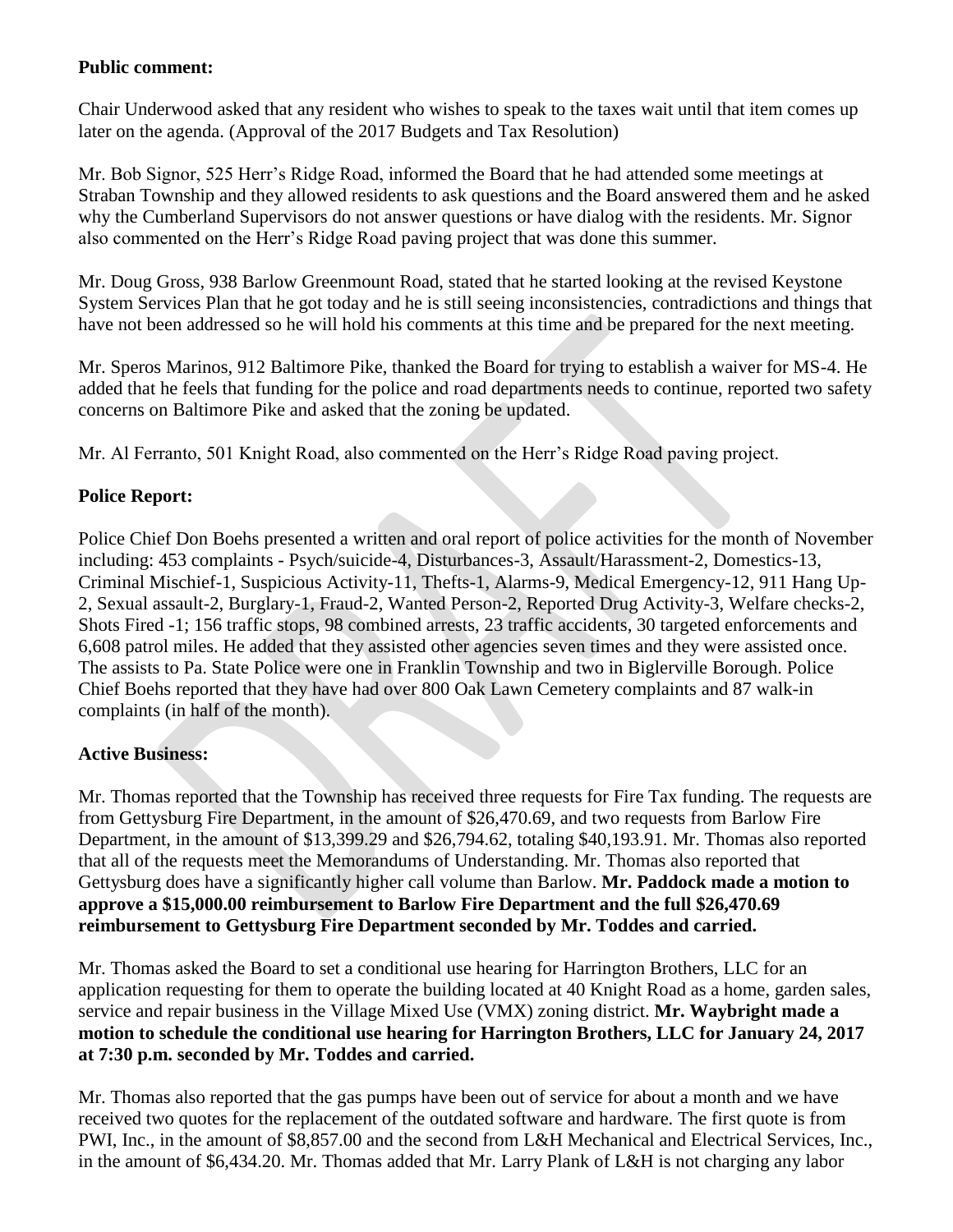since he is a Cumberland Township business owner and the Finance Committee has recommended the expenditure. **Mr. Toddes made a motion to accept the bid (and to thank) L & H Mechanical, in the amount of \$6,434.20, seconded by Mr. Paddock and carried.**

Mr. Thomas reported that the Township received a Municipal Survey for Service and Training from the Adams County Office of Planning and Development. Mr. Thomas added that he believes that the biggest question is if the Township would like the County's assistance with the Zoning Ordinance update that follows the completion of the Joint Comprehensive Plan. The Board agreed that they would like the County's help wherever possible and Mr. Thomas will respond to the survey.

Mr. Thomas explained that in 2008 the Township joined in a consortium for negotiation of a Cable Franchise Agreement. He added that the Township has received a quote from the law firm that the Township worked with in 2008 and are obtaining a quote from the law firm of Salzmann and Hughes. Mr. Thomas reported that we will have all of the quotes available at the meeting on January 3, 2017 and would like to have that as an agenda item.

Mr. Thomas reported that the Township has been working on zoning and text changes for probably going on three years. He added that the changes have been reviewed and re-reviewed by the Township and County Planning Commissions and the Board has received all of the comments for their review. Mr. Paddock pointed out that there were three comments from County Planning not incorporated in the changes and the Board and staff agreed to incorporate them. **Mr. Paddock made a motion to set a public hearing on the zoning and text changes for February 28, 2017 at 6:30 p.m. seconded by Mr. Waybright and carried.**

Mr. Thomas also asked the Board to set a date for the Board, staff and Planning Commission to re-review the proposed DRAFT Comprehensive Plan Land Use Map; specifically the 11 points the staff presented jointly to the Planning Commission and Board in early November. He recommended that a workshop be held in January. The workshop date would be January 19<sup>th</sup> and Mr. Thomas will check with the Planning Commission to see if they can make a morning workshop. The time will be confirmed at the January 3, 2017 meeting.

Mr. Thomas presented the 2017 proposed Budgets and Tax Resolution. Mr. Thomas reported that the General Fund Budget was given preliminary approval with a .25 mill real estate tax increase and included additional expenditures for an additional full-time and part-time employee, office logistics and equipment, additional legal expenses for both the Road Department (due to their notice of intent to unionize) and for negotiation of a new Cable Franchise Agreement, an additional transfer to the Capital Reserve Fund to fund police vehicles and road maintenance equipment, additional debt principal payment or future building renovations. He stated that these additional expenditures totaled \$173,855.00. Mr. Thomas reported that the Township had a good budget year in 2016, should be ending the year with a \$297,000.00 year-end surplus and explained the reasons for the surplus. Mr. Thomas also explained that the Township does long-range forecasting and does not see that trend continuing and for that reason a .25 mill tax increase was entertained. Mr. Thomas reported that the Finance Committee and staff have been meeting regularly, reviewing budget line items, monitoring our revenues and expenditures and the Township's fund balance is growing. He added, for that reason, we are suggesting no tax increase with the General Fund millage rate holding at 1.5 mills, but citizens should be advised that future General Fund Budgets will be a challenge and will require another hard look at discussing a real estate tax increase so we don't deplete our "savings" or have to reduce services.

The following residents spoke regarding a tax increase, some suggested ways that the Township could cut expenses and some supported the Township's financial management: Zach Gulden, 25 Apple Ave.; Steve Tallman, 29 Bittern Drive (representing Cumberland Village Homeowner's Association - many opposed to a tax increase); Charles Lidard, 27 Bobolink Dr.; Althea Riley, 2525 Emmitsburg Road; Ron Rock, 839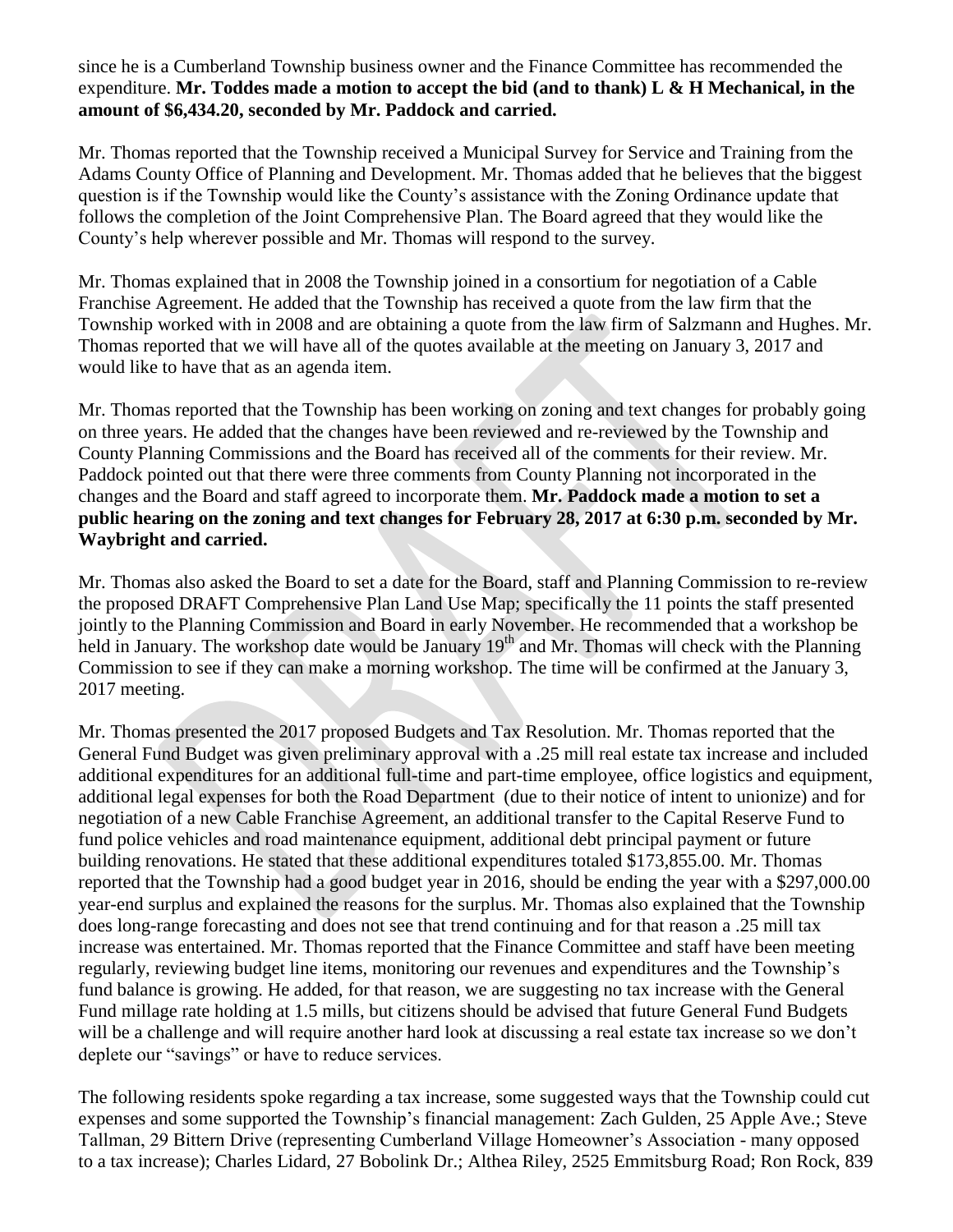Boyd's School Road; Terri Matlock, 111 Bittern Dr.; Mr. Riley Hollingsworth, 580 Herr's Ridge Rd.; Mr. Ken Zaveckas, 151 Tiffany Lane, Mr. Ken Caudill, 40 Hospital Rd., Mary Colvern, 69 Bittern Dr. and Al Ferranto, 501 Knight Rd.

**Mr. Waybright made a motion to adopt all 2017 Budgets and 2017 Tax Resolution with the Real Estate Tax Millage remaining 1.5 mills with no increase seconded by Mr. Toddes and carried unanimously.**

### **2017 CUMBERLAND TOWNSHIP, ADAMS COUNTY, PENNSYLVANIA TAX RESOLUTION**

**BE IT RESOLVED THAT** the Tax Millage for 2017 is set at 1.5 mills Real Estate for General Fund purposes and an additional .25 mills for restricted Fire Department funding purposes (Fire Tax).

**BE IT RESOLVED THAT** the Per Capita Resolution of 1953 is re-enacted for 2017 without change. The tax rate is \$5.00; two percent (2%) discount; and ten percent (10%) penalty.

**BE IT RESOLVED THAT** the Earned Income and Profits Tax Ordinance of 2011 is re-enacted for 2017 without change.

**BE IT RESOLVED THAT** the Local Services Tax Ordinance of 2007 is re-enacted for 2017 without change.

**BE IT RESOLVED THAT** the Amusement Tax Ordinance of 2014 continues without change in 2017. The rate of 10% (5% which is payable to the Gettysburg Area School District in accordance with its Resolution and the Local Tax Enabling Act) of the admission price to each and every amusement within the Township of Cumberland for which the individual price of admission is \$1.00 or more; **or** the rate of 2% (1% which is payable to the Gettysburg Area School District in accordance with its Resolution and the Local Tax Enabling Act) of the participation price to each and every amusement within the Township of Cumberland for which the individual price of participation is \$1.00 or more.

**BE IT RESOLVED THAT** the Realty Transfer Tax Ordinance of 2008 is re-enacted for 2017 without change. The tax rate is one percent with Cumberland Township receiving .5% and Gettysburg Area School District receiving .5%.

**ENACTED AND ORDAINED** this 15<sup>th</sup> Day of December, 2016.

CUMBERLAND TOWNSHIP BOARD OF SUPERVISORS Barbara H. Underwood, Board Chair

Mr. Thomas asked for the Board's authorization to enforce §2326 of the Second Class Township Code for a resident's violation of placing an obstruction on a Township road. **Mr. Toddes made a motion seconded by Mr. Waybright and carried to authorize Township staff to enforce §2326 of the Second Class Township Code for an obstruction placed on a Township road.**

Mr. Thomas reported that the Township has received a request to withdraw the Judy Miller Final Subdivision Plan located at 130 Park Avenue with additional frontage on Twin Lakes Drive. Mr. Thomas added that this plan has been on the table for approximately three years. **Mr. Paddock made a motion to approve the request to withdraw the Judy Miller Final Plan seconded by Mr. Waybright and carried.**

**Solicitor:** Solicitor Coccorese asked the Board to authorize the Chair to execute an Extinguishment of Assignment of Easement Agreement and an Assignment of Easement for the St. Francis Xavier